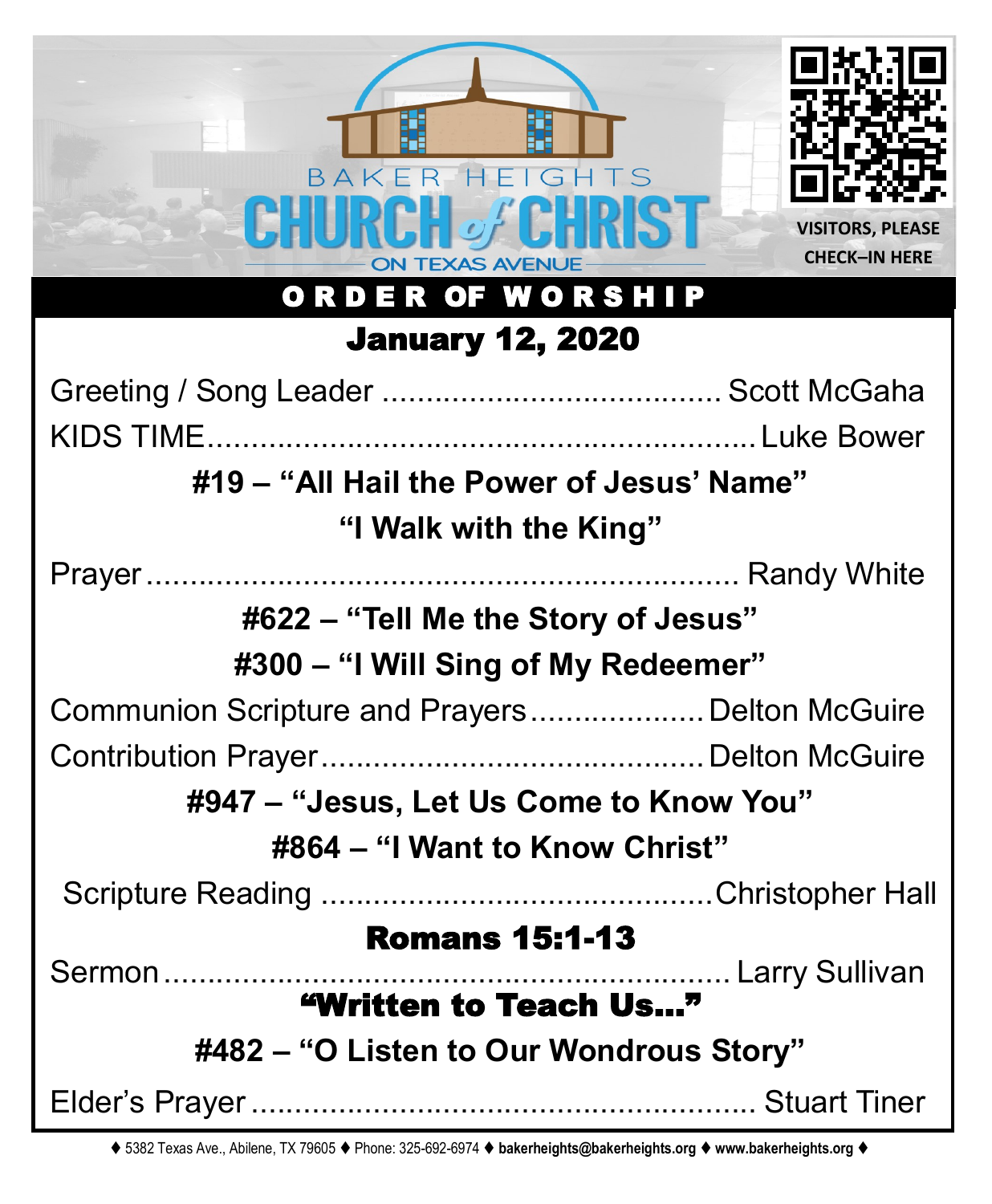### **Reaching Out to Our Community**

- $\Rightarrow$  Wisteria Nursing & Rehab. Service
	- 3202 S. Willis St Every Sunday
	- 1 pm To help, contact: **Charles Jacobs**
- $\Rightarrow$  University Place Services 6:30 p.m.
	- 1250 E.N. 10th St Every Sunday evening • To help, contact: **Hank Davis**
- $\Rightarrow$  Wisteria Place Services 3:30 p.m.
	- 3149 Wisteria Way To help, contact:
	- for Second Sunday − **Randy White**
	- for Third Sunday − **Kenneth Longley**
- $\Rightarrow$  "Redeeming the Tears"  $\bullet$  Depression and Grief Support Group ● Second Saturday of month ● See **Charles Goodnight** for info.

# **Home Bible Studies**

- Mon.● 6:00 p.m. 8323 North FM 1235 – **H&S Davis** home
	- Daniel & Revelation
- Tues. 6:00 p.m. 1210 Anson Ave. – **J&S Sumners** home • Reading Through the Word
	-
- Thurs. 6:30 p.m. Various locations – see **James Sanderson**  for info ● Other Religions

# YOUTH HAPPENINGS

- $\Rightarrow$  Today  $\bullet$  Communion to the Homebound
- $\Rightarrow$  Today  $\bullet$  7:00 p.m.  $\bullet$  Bible Study
	- (**L & C Bower's** home)
		- 430 Victoria
- $\Rightarrow$  WRYC Registration  $\bullet$  Opens this month ● Register online now.
- $\Rightarrow$  01/18 WRYC Workday



# Good Morning,

Since we have been talking about being "Anchored in Truth and Rooted in Love", I thought of an article I wrote for a Wilderness Trek we went on a few years ago. We had to create a new rule to stop pushing the trees over. As odd as it sounds, there are certain places in Colorado where the ground is so rocky that the trees cannot form very large or deep root systems. So, you have these very large trees, at least they seem that way to someone born and raised in West Texas, that can be brought down with very little force. Anytime a large storm – or a slightly wild group of teenagers – occurs, it results in hundreds of trees being knocked over. No matter how big and strong the tree may look, if it does not have a good root system it won't hold up.

As we face storms and trials in our lives it is important to pay attention to how we are anchored and rooted. It does not matter how passionate you are or how strong you look, if your foundation is not rooted in God you can become easily swayed or discouraged. The writer in Psalm1 put it this way:

Blessed is the man

 who walks not in the counsel of the wicked, nor stands in the way of sinners, nor sits in the seat of scoffers; but his delight is in the law of the Lord, and on his law he meditates day and night.

He is like a tree

 planted by streams of water that yields its fruit in its season, and its leaf does not wither. In all that he does, he prospers.

The wicked are not so,

but are like chaff that the wind drives away.

So let each of us ensure we are deeply "Anchored in Truth and Rooted in Love".

In Him,

*Luke Bower*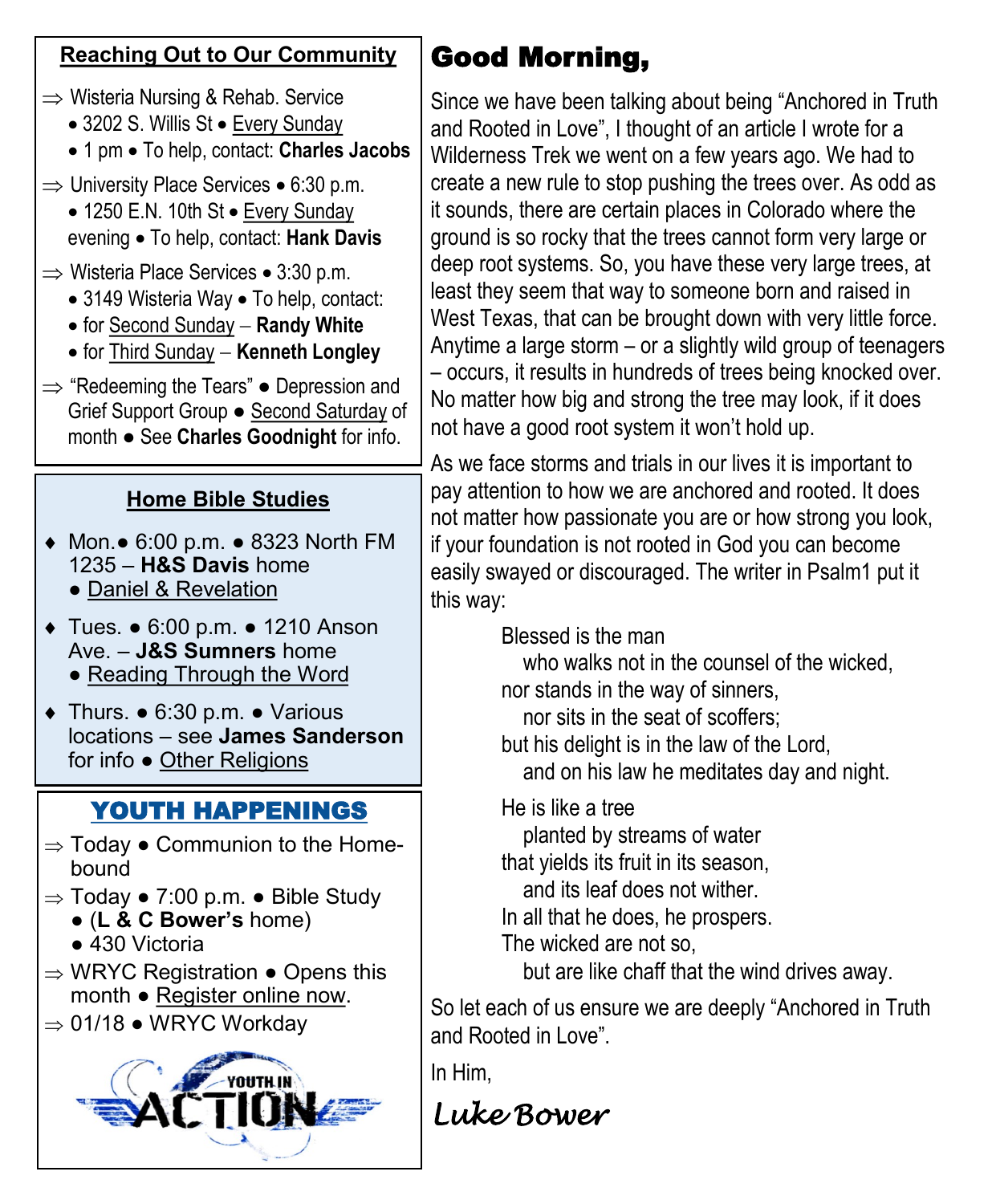#### *PLEASE NOTE:*

- *All normal, weekly scheduled Bible classes & worship times at BHCC are listed on page 4 of the bulletin.*
- *All weekly scheduled Home Bible Studies & Nursing Home services are listed on page 2 of the bulletin.* **BHCC MEMBERS**

#### **SUNDAY – JANUARY 12**

- $\bullet$  Bible classes for all ages  $\bullet$  9 a.m.
- Worship Service 10 a.m. Kids' Time
- Evening Worship Service 5 p.m. CBC

#### **MONDAY – JANUARY 13**

 Prayer conference call with **Floyd Miller** ● 8 – 9 p.m. ● Please call (605) 313-5695 ● Passcode is 718815

### **TUESDAY – JANUARY 14**

Ladies Bible class ● 10 a.m. ● Rm 35 ● James Sanderson

# **WEDNESDAY – JANUARY 15**

- Feeding the Flock 5:30 P.M. HAMBURGER MENU  $\bullet$  \$3 / person  $\bullet$  (No more than \$12 / family)
- $\bullet$  Food Pantry Open  $\bullet$  5 6 p.m.
- Bible classes for all ages 6:30 p.m. Short Devotional following classes ● Auditorium
- ◆ Redeeming the Tears Grief & Depression Class Rm 17/19

# **THURSDAY – JANUARY 16**

Men's Brown Bag Devo ● 12 noon ● Rm 10

# **FRIDAY – JANUARY 17**

Family Game Night and Pot Luck ● 6 p.m. ● Fellowship Area

# **SATURDAY – JANUARY 18**

Men's Brown Bag Breakfast ● 8:30 a.m. ● Rm 10

# **SUNDAY – JANUARY 19**

- ◆ Bible classes for all ages 9 a.m.
- Worship Service 10 a.m. Kid's Time
- Evening Worship Service 5 p.m. CBC

#### **In Lieu of a Baby Shower Honoring Alicia Gruben and expected baby boy There will be a table set up in the East Foyer for gifts .**

Brenda & Eldon Amonett Mamie Crane **Norma Dotson** Don Ellis Leroy & Mary Mason Jo Potter **Frances Pruett** Melinda Simmons Dean & Nelda Stewart Laveta Youngquist



**Sean D'Entrement & family** – pray for family openness to receive God's Word **Glendora Myrick** – health **Francis Pruett** – swollen feet & legs **Betty Retherford** – mobility issues **John Ritchey** – recovering at home **Jesse Maye Williams** – broken leg

# FRIENDS & FAMILY

Travis Bennett (**Roxanne Hello**) Donna Carter (friend of **J&C Hayes**) Sally Famble (mother of **Freddie Famble**) Melanie McNabb (friend of **R&J White**) Helen Pavlak (sister of **Nancy Taylor**) Travis & Caitlin Schuetze (**Amanda Gray**) Kimberly Skiles (friend **Manuel Eastman**) James Wagner (friend of **Kenneth Longley**)

**All Missionaries, All Military & First Responders**

# SYMPATHY TO THE FAMILY OF:

Lee Butt who died 12/28 (father of **Jessica Burton**, Zach Butt, & Emily) Johnathen Curtis who died 12/28 (friend of

**Jesse McGaha**). Services pending

Guy McMillan (son of **Mark & Kim McMillan**) who died 12/28. Services were 12/31

**Ben Paxton** – died 01/05. Services were 01/10 Members of Freeway Church of Christ in White Settlement – 12/29 shooting at the church

# CANCER FIGHTERS

Minnie Woody

Lewis Maness Joyce McFadden Kay Procter **Nelda** Stewart Larry Taylor **Contract Contract Contract Contract Contract Contract Contract Contract Contract Contract Contract** 

**HOMEBOUND MEMBERS**<br>Brenda & Eldon Amonett Phyllis Bonner Janet Bruns From All family & friends dealing with cancer